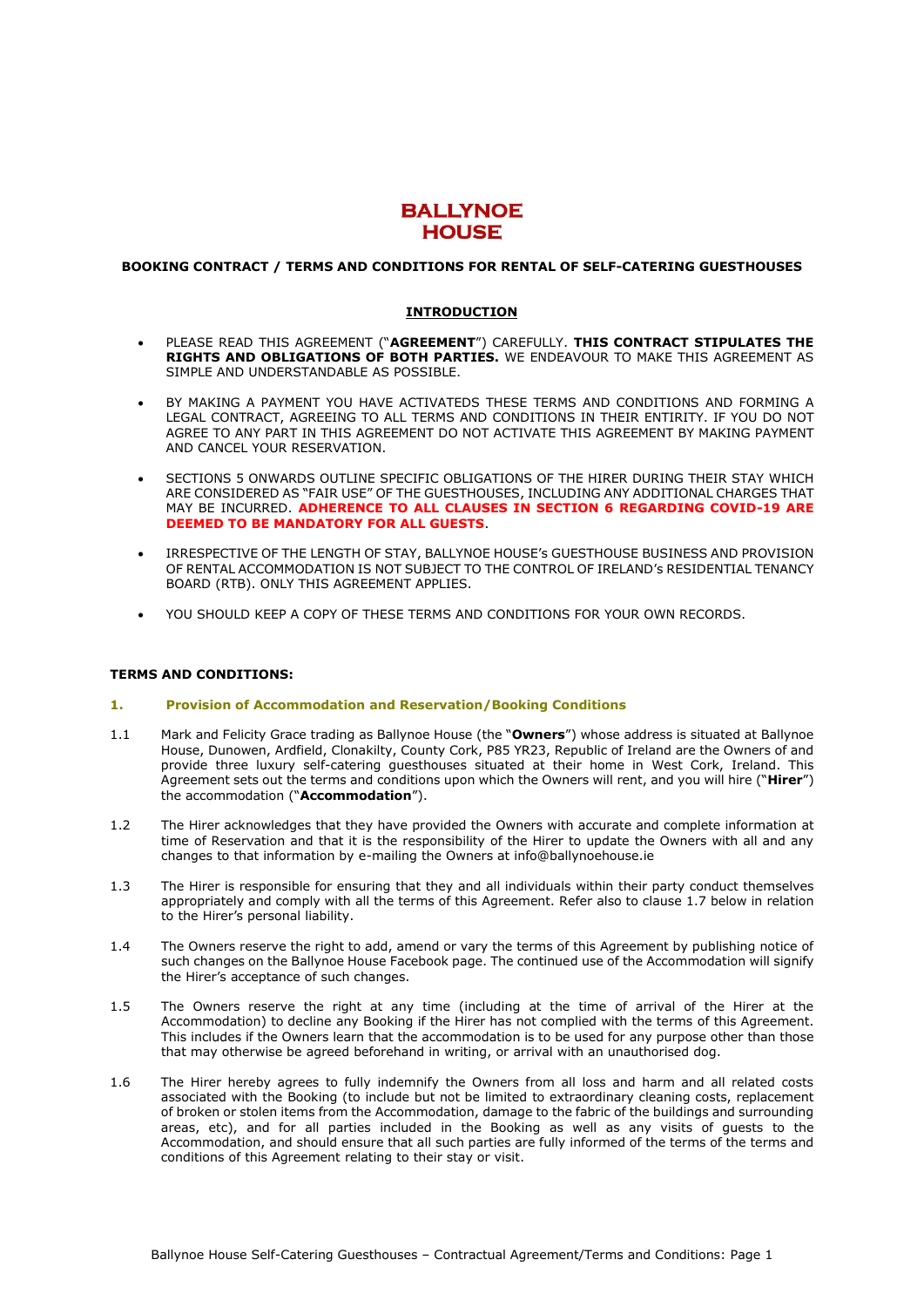- 1.7 The number of persons occupying the Accommodation overnight will not exceed the maximum number stated in the Accommodation's description, unless otherwise agreed in advance as part of the Booking or in writing via email with the Owners. This excludes normal short-term daytime visits by family or friends and small dinner parties but expressly includes any proposed event or function where the total number of people exceeds 150% of the maximum number of occupants for the Guesthouse hired. Social events and functions must have prior agreement in writing and will be subject to additional organisational guarantees and obligations from the Hirer. It is the Hirer's responsibility to discuss their plans with the Owners before making any reservations as well as keeping them informed about any events.
- 1.8 The Owners will not accept Reservations from:
	- 1.8.1 Persons under the age of 18; or
	- 1.8.2 Parties where majority of persons are under 18 years of age, unless accompanied and supervised by family members who are over the age of 18; or
	- 1.8.3 Parties who intend to use the guesthouses in ways other than as holiday accommodation or in support of an external event such as a wedding; or
	- 1.8.4 Parties who arrive with, or intend to bring a dog after booking, contrary to clause 5.5.d; or
	- 1.8.5 Stag & Hen parties.

## **2. Licence and Limited Rights to Use Content**

- 2.1 The Owners grants the Hirer a non-exclusive, non-transferable, non-assignable, revocable licence to use the Ballynoe House website subject to the terms and conditions of this Agreement.
- 2.2 All content on the Ballynoe House Website ("**Content**") and all copyright, database rights, trade and service marks or names, patents, design rights and all other intellectual property rights, in each case whether registered or not, in the Content and the Service ("**Intellectual Property**") belong to the Owners or its licensors.
- 2.3 The Hirer may not (without the prior written consent of the Owners):
	- 2.3.1 Redistribute any of the Content or any of the other Intellectual Property (including by using it as part of any library, archive, or similar service);
	- 2.3.2 Create a database in electronic or structured manual form by systematically downloading and storing all or any of the Content or other Intellectual Property;
	- 2.3.3 Except as expressly set out above, modify, reproduce or in any way commercially exploit any of the Content;
	- 2.3.4 Attempt to download any part of the Website or Service, including any underlying software which you are not expressly entitled to access under this Agreement, nor attempt to reverse engineer, alter, or edit any such item, nor to store it other than as necessary in the normal use of the Service; or
	- 2.3.5 Use any of the Intellectual Property for any purpose not expressly or impliedly permitted by this Agreement.

#### **3. Reservations, Payment for Bookings, Cancellations, Support and Descriptions**

- 3.1 To make a Reservation in relation to the Accommodation the Hirer must email the details requested on the 'Booking' page on the Ballynoe House website or provide them by telephone. The Hirer must make true and fair representations regarding the use of the accommodation, the number, makeup, and dynamics of the group, and ensure permission is sought regarding planned social functions/events on the premises.
- 3.2 The Hirer must make full payment to convert any Reservation to firm Booking. A Reservation may be subject to cancellation by the Owners.
- 3.3 If full payment for the Booking is not received by two calendar months prior to the agreed arrival date, the Reservation will automatically expire, unless otherwise agreed in writing with the Owners.
- 3.4 In the event a Booking is cancelled by the Hirer no later than one calendar month prior to the start date of the Hirer's stay at the Accommodation for whatever reason, then payments will be returned less a €200 Administration Fee for each Guesthouse booked.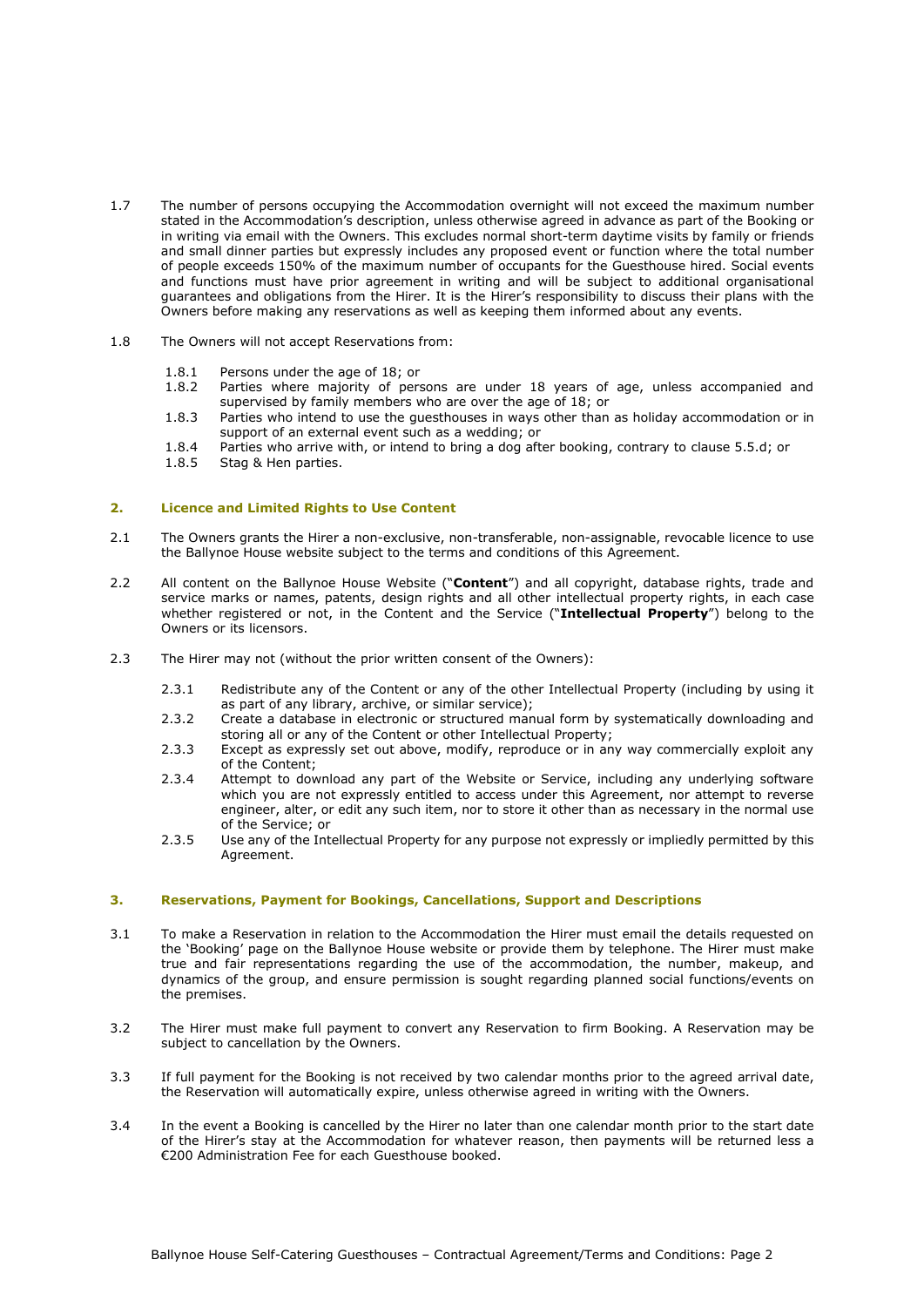- 3.5 There are no refunds for cancellations made by the Hirer less than 30 days prior to the Hirer's stay at the Accommodation under any circumstances.
- 3.6 The Hirer is entirely responsible for adequate and appropriate holiday, booking, travel, Covid-19, and event cancellation insurance. The Owners will not be liable to compensate the Hirer for inadequate insurance cover or the failure of the Hirer's insurance provider to pay compensation.
- 3.7 Any request by the Hirer to change their Booking dates will be strictly subject to availability.
- 3.8 Any request by the Hirer to transfer their Reservation and/or Booking over to another Guesthouse other than the Guesthouse reserved or booked must be agreed in writing with the Owners and is subject to availability. Any request to transfer of a fully-paid Booking within one calendar month of arrival will be considered as a cancellation and subject to clause 3.5.
- 3.9 The Owners endeavour to ensure the accuracy of Guesthouse descriptions and tariffs (Price List). Descriptions are inevitably subjective and are for guidance only. Contact the Owners if any points require clarification prior to making a Reservation.
- 3.10 All rates provided are inclusive of VAT (at the applicable rate) as well as all utilities & services, including Wi-Fi & FreeSat TV (subject to availability). Preferred payment is via BACS or international bank transfer. Rates exclude credit card fees which will be applied if the Hirer chooses to pay by the method after January 2023.

## **4. Warranties, Data Protection, and Indemnity**

- 4.1 The Owners warrant that they will use all reasonable care in making the Accommodation available to the Hirer and its party.
- 4.2 The Owners respect the Hirer's right to privacy and where personal information is submitted it will be used for the stated purpose and any reasonable incidental purposes such as marketing, administration, quality control and statistical purposes only. The Hirer agrees to the use, storage, and processing of such information for these purposes as well as may be required by law enforcement and health authorities (Covid-19), see also clause 4.3. The Owners Privacy Policy (as per the European Union GDPR directive) is available for review on the Ballynoe House website and provided at time of Booking.
- 4.3 If a lawful authority requires the Owners to assist them with their inquiry or investigation then the Owners will provide that authority with the information that it may lawfully require. By the Hirer's acceptance of this Agreement, and for the purposes of the Data Protection Act 1988 and 2003 the Hirer agrees to the use of such personal information for this purpose.
- 4.4 The Hirer agrees to fully indemnify the Owners against all claims, liabilities, costs, and expenses (including but not limited to all legal fees) arising out of or related to any breach of this Agreement.

# **5. Exclusion and Limitation of Liability, Damages, Loss, Theft and Nuisance**

- 5.1 In the unlikely event that the Owners are unable to provide the Hirer with the Accommodation as booked (being the actual Guesthouse and/or the actual Booking dates) then the Owners shall return the full amount of the Booking paid back to the Hirer.
- 5.2 The Hirer agrees that its exclusive remedy against the Owners in respect of a Booking made or in respect of anything arising, either directly or indirectly from the same, to include the Hirer's stay at the Accommodation, shall be limited to the amounts paid as noted above.
- 5.3 The Owners shall not be liable in any case whether in contract, tort (including negligence) or otherwise, for any indirect, consequential, or special loss or damage whatsoever. In addition, no responsibility is accepted for loss of or damage to personal belongings, vehicles or vehicle contents belonging to the Hirer, any member of their party or their visitors during their occupancy, or as the result of inadequate personal, travel and cancellation insurance cover.
- 5.4 The Owner's liability will not be limited in the case of death or personal injury caused by the Owner's negligence.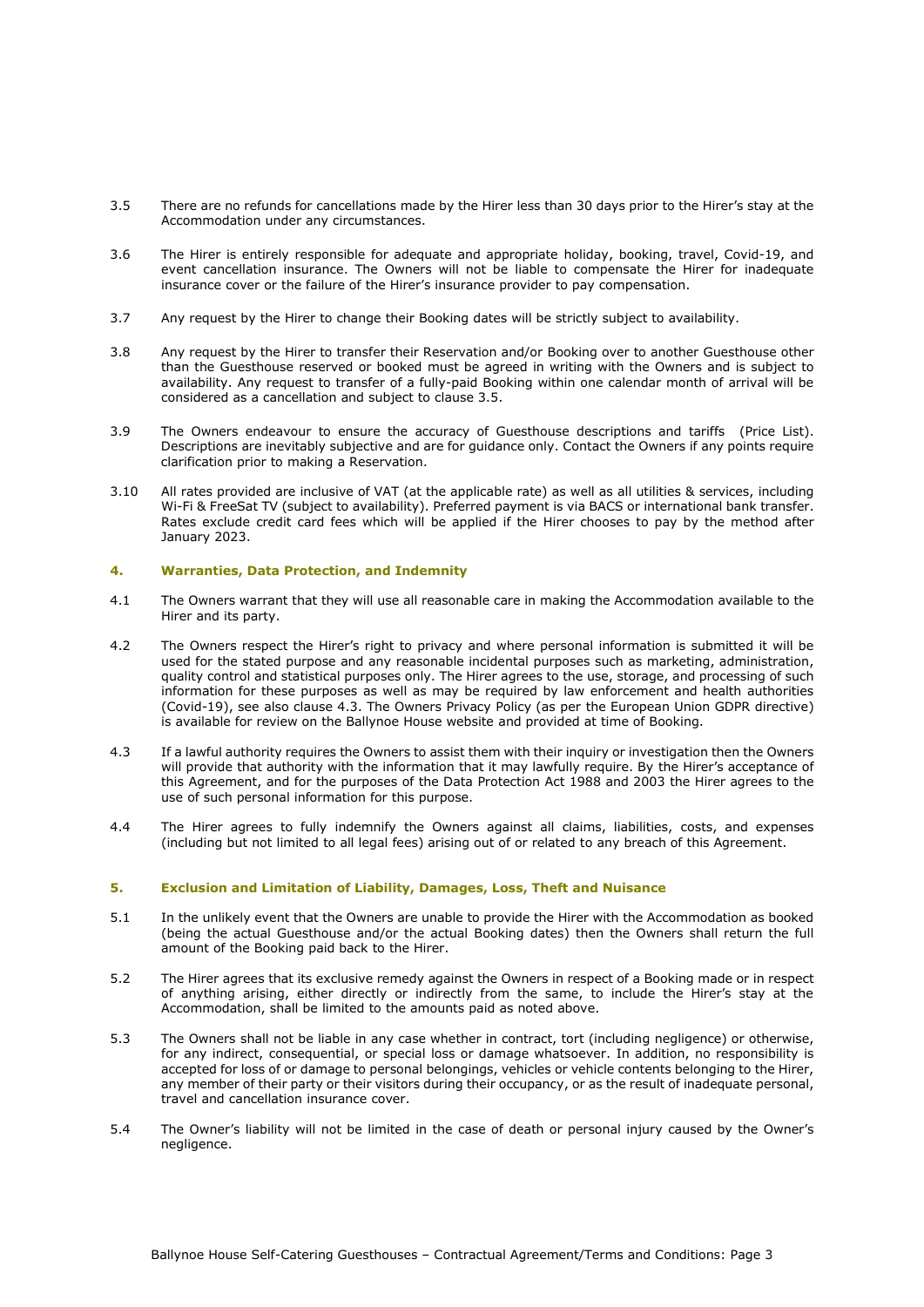- 5.5 The Hirer specifically agrees that:
	- a. The supervision of children, babies and any adults requiring care remain the sole responsibility of the Hirer always. Specific requirements for autistic guests must be discussed with the Owners at the time of Reservation to ensure they can be met.
	- b. At time of Reservation, to provide an accurate makeup of the group using the accommodation and agree to a suitable bedroom configuration for each of the Accommodation hired.
	- c. Smoking or vaping within the Accommodation is not permitted. Hirers are also advised to be aware of the risk of combustion in drought periods as well as the nuisance of secondary smoke to adjacent areas when smoking outside. If asked to stop smoking/vaping, to agree to the same, to ensure the enjoyment of the Guesthouses for all persons.
	- d. No dogs are permitted in any part of Ballynoe House, including the grounds, which is a managed a wildlife reserve. This applies equally to dogs of any visitors. Guests found to be in breach of this policy will be asked to leave their Accommodation without notice. Registered service dogs for the blind, autistic or impaired are accepted by prior arrangement and upon proof of registration only.
	- e. Accommodation is strictly self-catering. The Hirer may shop online and have goods delivered or arrange for in-house catering. The accommodation will otherwise be provided with the following (subject to any Covid-19 restrictions that may be in force):
		- Beds made up in the agreed configuration for the agreed number of guests. As part of Covid protocols only those beds required will be made up. Unused bedrooms may be isolated.
		- For each bed, one set of bed linen (mattress protector, duvet, duvet cover, top sheet, pillow, pillow protector, pillowcase)
		- Bath sheet and hand towel for each registered guest
		- Hand towel in each downstairs bathroom
		- Bath/shower mat and starter toilet roll for each en-suite and downstairs bathroom
		- Handwash/sanitising gel in each downstairs bathroom
		- Two tea towels, hand towel and oven glove in each kitchen
		- 'Starter Pack' of milk, sugar, tea, coffee, basic condiments, and kitchen essentials
		- Fully equipped kitchen
		- Cleaning equipmen
		- Travel cot with mattress (excl. bedding) and highchair
	- f. They leave the Accommodation in good order and in a clean condition, otherwise an additional cleaning levy of €100 will be charged.
	- g. They will offer to pay for or replace all damage or loss to the inventory however caused, excluding reasonable wear and tear incurred during occupation.
	- h. They will report all damages or deficiencies as soon as possible to the Owners so that they may organise any necessary repair, cleaning, or replacement.
	- i. They will respect the tranquil nature of the local environment within the private grounds of Ballynoe House and not cause nuisance to occupants of nearby properties (other Guesthouses, neighbours, and Owners) through loud music or inconsiderate behaviour.
	- j. They agree to allow reasonable access to the Guesthouses by the Owners if in their sole opinion it is deemed necessary.
	- k. They will respect the surrounding agricultural lands, animals, grounds, and area designated private, unless necessary to contact the Owners or prior permission has been given as part of additional activities.
	- l. Guest towels are for sole use within the accommodation. Beach towels are not supplied. Fake tan, sunscreen and make-up soiled towels and bedlinen that cannot be laundered will incur a replacement charge of €50.
	- m. They will take due care of the Accommodation's bio-filtration system and not flush any sanitary or other personal hygiene products including, but not limited to tampons, sanitary pads, cotton buds, baby/wet wipes, condoms, cigarette butts, etc., which must be disposed of with normal household waste.
	- n. They will avoid blocking of the toilets by excessive use of paper by flushing regularly during use.
	- o. They will not purchase and use environmentally-unfriendly bleach-based or abrasive products for cleaning toilets, interior surfaces or equipment.
	- p. General household waste will be deposited inside the bins provided, and recyclable materials cleaned and separated "washed & squashed" (unbagged) as per instructions in each Guesthouse. Food waste should not be disposed of down kitchen sinks. Glass bottles should be disposed of in public recycling bins in Ardfield and Clonakilty.
	- q. Cases of theft or malicious damage to Guesthouses belonging to the Owners will be reported to the Irish police (Gardaí).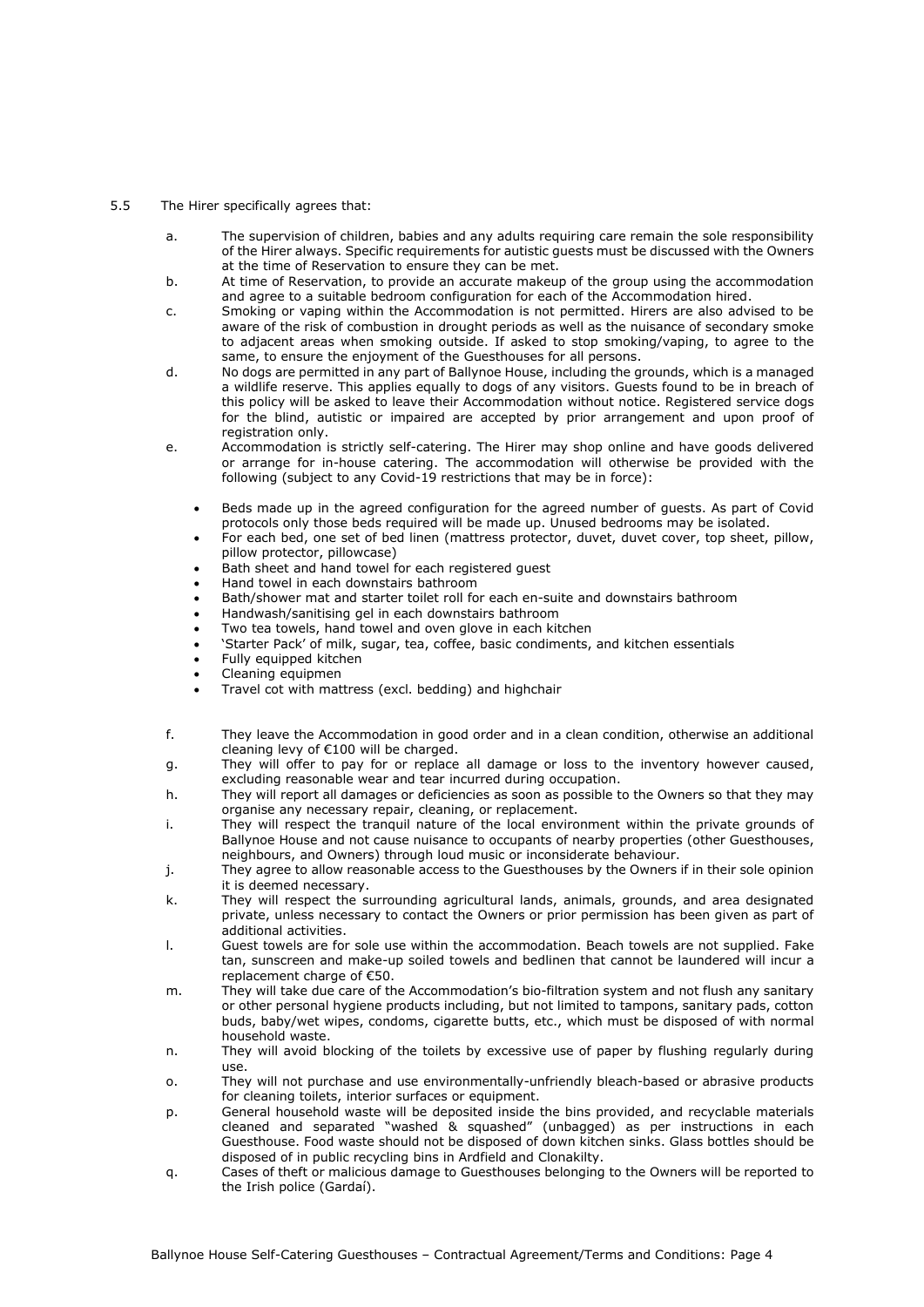5.6 If in the reasonable opinion of the Hirer there are grounds for complaint then it is the duty of the Hirer to take it up with the Owners immediately or as soon as reasonably possible during their stay at the Accommodation, and in any event before departure, to allow remedial action to be taken. Any complaints made after the fact on social media or similar that are considered defamatory and/or simply malicious will be taken seriously and will be sent to the Owner's solicitor to deal with as appropriate. The Owners welcome any objective criticism or legitimate complaints and will do their best to ensure that they are dealt with whilst the Hirer is staying at the Accommodation. The Owners undertake to maintain the privacy of the Hirer and their party and expect the Hirer and members of their party to respect the privacy of the Owners likewise.

# **6. Special Conditions Applicable During the Covid-19 & Any Future Pandemic**

- 6.1 The Hirer acknowledges and accepts that special provisions are required during any pandemic to ensure the health and safety of the Hirer, the members of the Hirer's party, other guests and that of the Owners and their service contractors. Some provisions such as mask wearing, social distancing, travel restrictions, full or partial lockdowns or business closures may be mandated by law. Some facilities, services, and parts of the offering as advertised from Ballynoe House may not be available during a pandemic period as officially declared by the Government of the Republic of Ireland and the World Health Organisation.
- 6.2 The Hirer agrees that if any member of their party contracts Covid-19 or is deemed to have been near a person infected with Covid-19 or other infectious disease and is required to self-isolate in period immediately prior to arrival, that person or persons is excluded from travelling and staying at the Accommodation. The Hirer agrees to provide such health information to the Owners.
- 6.3 If the Hirer wishes to cancel the Booking due to members of their party having Covid-19 or self-isolating, clauses 3.4 & 3.5 will apply. In the event no refund is due from the Owners, the Hirer should ensure they have appropriate Covid-19 insurance (see clause 3.6).
- 6.4 The Hirer agrees that if any member of the party contracts Covid-19 during the stay or is required to self-isolate, the Hirer must inform the Owners.
- 6.5 If for any reason government mandated business closures or travel restrictions or preceding guests or the Owners themselves contract Covid-19 which results in the booked Accommodation becoming unavailable, monies will be refunded in full.
- 6.6 If the Hirer and members of their party are required to self-isolate and remain in their Accommodation at Ballynoe House (which may be up to 14 days) the Hirer accepts responsibility for the cost of rental of the Guesthouse for all the additional days stay beyond the original Booking period. The Hirer should ensure they have appropriate Covid-19 insurance (see clause 3.6).
- 6.7 It is expected that the Hirer and their party will act responsibly and in accordance with proscribed Covid-19 measures in force at the time of their stay, including good hygiene, social distancing and mask wearing when interacting with other guests and the Owners. The Hirer and their party are encouraged in the frequent use of hand sanitizer and to keep hard surfaces clean (see also clause 5.5.o.).
- 6.8 As an additional health measure, at the end of the stay the Hirer agrees that all bed linen (excluding mattress and pillow protectors), kitchen gloves, tea towels and bathroom towels will be placed by the guests in a duvet bag and left in the hallway for collection to reduce potential contamination.

### **7. Occupancy, Electricity, LPG, Water, Wi-Fi, and Waste Disposal**

- 7.1 The Hirer acknowledges and agrees to allow for housekeeping services at the Accommodation and agrees that occupancy shall be from no earlier than 18:00 hours local time on the day of arrival and will end with checkout no later than 09:00 hours local time on the day of departure, unless other times have been agreed in advance.
- 7.2 Housekeeping & babysitting are not services provided by the Owners under the terms of this Agreement.
- 7.3 Electricity, LPG (Calor gas), Wi-Fi, TV licence, water and normal waste collection is included in the cost of the Accommodation. In return the Hirer is asked to conduct their stay at the Accommodation with due respect to the use of those services. The Hirer must dispose of excessive waste, for e.g., after an agreed